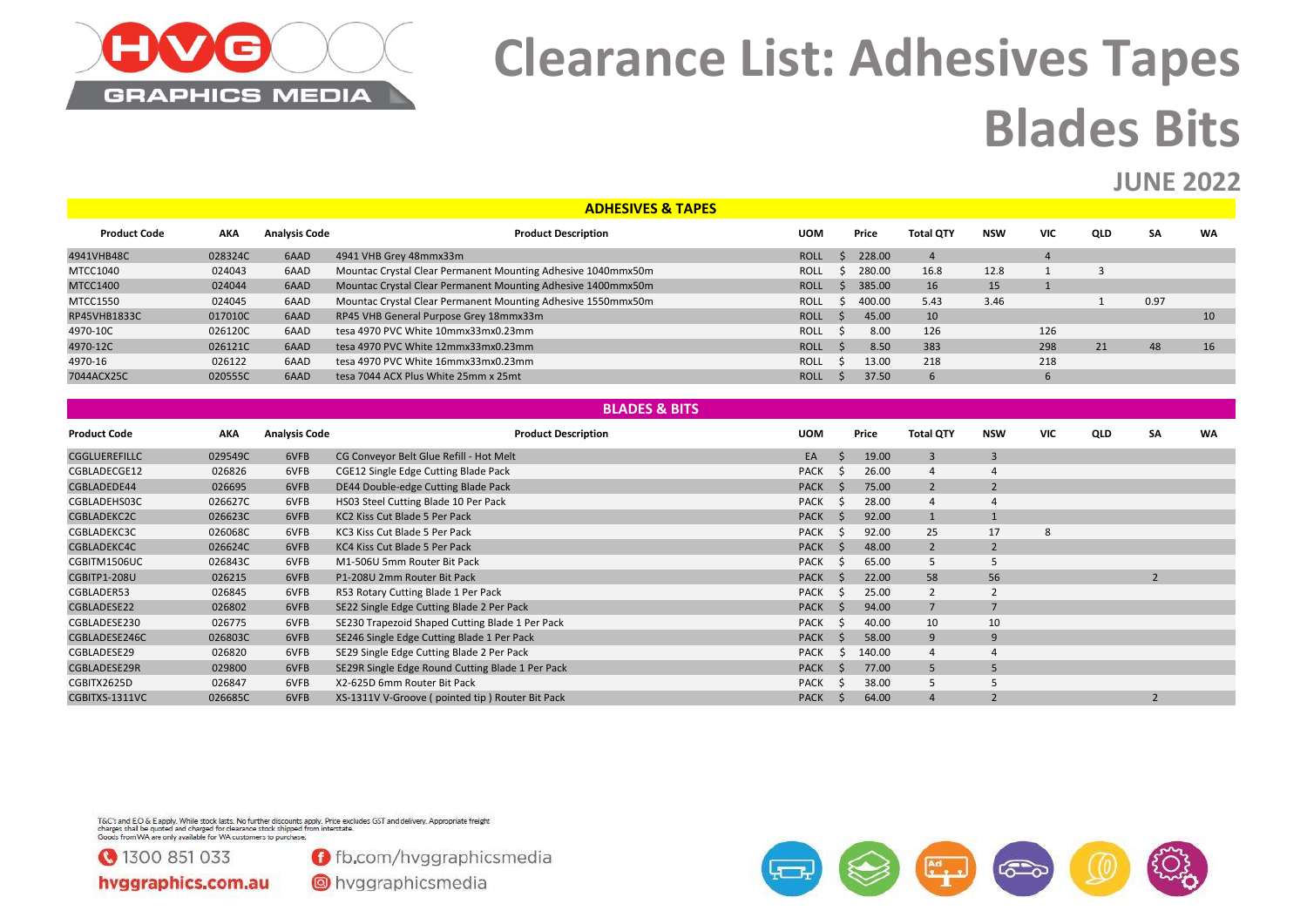

## **Clearance List: Sign Reflective**

### **JUNE 2022**

|                     |         |                      | <b>3M COLOURED CAST VINYL</b>          |            |       |                  |            |            |      |      |           |
|---------------------|---------|----------------------|----------------------------------------|------------|-------|------------------|------------|------------|------|------|-----------|
| <b>Product Code</b> | AKA     | <b>Analysis Code</b> | <b>Product Description</b>             | <b>UOM</b> | Price | <b>Total QTY</b> | <b>NSW</b> | <b>VIC</b> | QLD  | SA   | <b>WA</b> |
| 180MC-107LB1220     | 022034  | 6F3M                 | 180MC-107 Light Blue 1220mm x 45.7mt   | <b>LM</b>  | 19.50 | 77.4             |            | 77.4       |      |      |           |
| 180MC-15BY1220C     | 021991C | 6F3M                 | 180MC-15 Bright Yellow 1220mm x 45.7mt | <b>LM</b>  | 18.00 | 22.85            |            | 22.85      |      |      |           |
| 180MC-15BY610       | 022819  | 6F3M                 | 180MC-15 Bright Yellow 610mm x 45.7mt  | <b>LM</b>  | 10.00 | 10               |            | 10         |      |      |           |
| 180MC-25SF1220C     | 021998C | 6F3M                 | 180MC-25 Sunflower 1220mm x 45.7mt     | <b>LM</b>  | 25.00 | 14.7             |            | 14.7       |      |      |           |
| 180MC-31MG1220C     | 022000C | 6F3M                 | 180MC-31 Medium Grey 1220mm x 45.7mt   | <b>LM</b>  | 25.00 | 8.7              | 8.7        |            |      |      |           |
| 180MC-56DKGN1220C   | 022962C | 6F3M                 | 180MC-56 Dark Green 1220mm x 45.7mt    | <b>LM</b>  | 20.00 | 64.2             |            |            | 53.5 | 10.7 |           |
| 7725-15BRYL610      | 007214  | 6F3M                 | 7725-15 Bright Yellow 610mmx45.7m      | <b>LM</b>  | 10.00 | 22               | 22         |            |      |      |           |
| 7725-197LTNA1220C   | 007194C | 6F3M                 | 7725-197 Light Navy 1220mmx45.7m       | <b>LM</b>  | 20.00 | 10.7             |            | 10.7       |      |      |           |
| 7725-47INBL610      | 007217  | 6F3M                 | 7725-47 Intense Blue 610mmx45.7m       | <b>LM</b>  | 10.00 | 7.5              |            |            |      | 7.5  |           |
| 7725-53CARD610      | 007227  | 6F3M                 | 7725-53 Cardinal Red 610mmx45.7m       | LM         | 10.00 | 45.7             |            |            | 45.7 |      |           |

#### **3M TRANSLUSCENT CAST VINYL**

| <b>Product Code</b> | AKA     | <b>Analysis Code</b> | <b>Product Description</b>                           | <b>UOM</b> | Price | <b>Total QTY</b> | <b>NSW</b> | <b>VIC</b> | QLD  | SA | <b>WA</b> |
|---------------------|---------|----------------------|------------------------------------------------------|------------|-------|------------------|------------|------------|------|----|-----------|
| 3630-121SI1220C     | 007103C | 6F3T                 | 3630-121 Silver Translucent 1220mmx45.7m             | <b>LM</b>  | 30.00 | 41.6             |            |            | 41.6 |    |           |
| 3630-20WH1524C      | 013865C | 6F3T                 | 3630-20 White Translucent 1524mmx45.7m               | LM         | 50.00 | 10.6             |            |            | 10.6 |    |           |
| 3630-53CARD610      | 014950  | 6F3T                 | 3630-53 Cardinal Red Translucent 610mm x 45.7mt      | <b>LM</b>  | 15.00 | 17               |            | 17         |      |    |           |
| 3630-74KUOR1220C    | 007794C | 6F3T                 | 3630-74 Kumquat Orange Translucent 1220mmx45.7m      | LM         | 18.00 | 5.8              |            |            | 5.8  |    |           |
| 3630-7768BL1220C    | 015093C | 6F3T                 | 3630-7768 Translucent Light Blue 1220mm x 45.7mt     | <b>LM</b>  | 18.00 | 70.4             |            | 70.4       |      |    |           |
| 3630-83RERD1220C    | 007383C | 6F3T                 | 3630-83 Regal Red Translucent 1220mmx45.7m           | LM         | 18.00 | 47               |            |            | 47   |    |           |
| 3630-84TA1220C      | 007515C | 6F3T                 | 3630-84 Tangerine Translucent 1220mmx45.7m           | <b>LM</b>  | 18.00 | 26.4             |            |            | 26.4 |    |           |
| 3630-93FIENRE1219C  | 024821C | 6F3T                 | 3630-93 Fire Engine Red 1219mm X 45.7M               | <b>LM</b>  | 18.00 | 44.7             |            | 44.7       |      |    |           |
| 3630-2658DR1220     | 017251  | 6FCC                 | 3630-2658 Bright Red 1220mm x 45.7mt                 | <b>LM</b>  | 18.00 | 43.7             |            |            | 43.7 |    |           |
| 3635-100122045C     | 010320C | 6FLM                 | 3635-100 Light Enhancement Film 1220mmx45.7m         | LM         | 18.00 | 30.3             | 20.3       |            | 10   |    |           |
| 3635-91G122045C     | 008158C | 6FLM                 | 3635-91 Day/Night Smoke Grey Light Mgmt 1220mmx45.7m | LM         | 38.00 | 23.2             | 23.2       |            |      |    |           |

|                     |         |               | <b>APPLICATION PAPER &amp; SIGNAGE ACCESSORIES</b> |            |       |           |            |            |     |    |           |
|---------------------|---------|---------------|----------------------------------------------------|------------|-------|-----------|------------|------------|-----|----|-----------|
| <b>Product Code</b> | AKA     | Analysis Code | <b>Product Description</b>                         | <b>UOM</b> | Price | Total QTY | <b>NSW</b> | <b>VIC</b> | QLD | SA | <b>WA</b> |
| ES4150237C          | 008241C | 6FSA          | 4150 Edge Sealant for PET Films 237ml              | EA         | 42.00 |           |            |            |     |    |           |

T&C's and E.O & E apply. While stock lasts. No further discounts apply. Price excludes GST and delivery. Appropriate freight<br>charges shall be quoted and charged for clearance stock shipped from interstate.<br>Goods from WA ar

31300 851 033

**O** fb.com/hvggraphicsmedia

hvggraphics.com.au

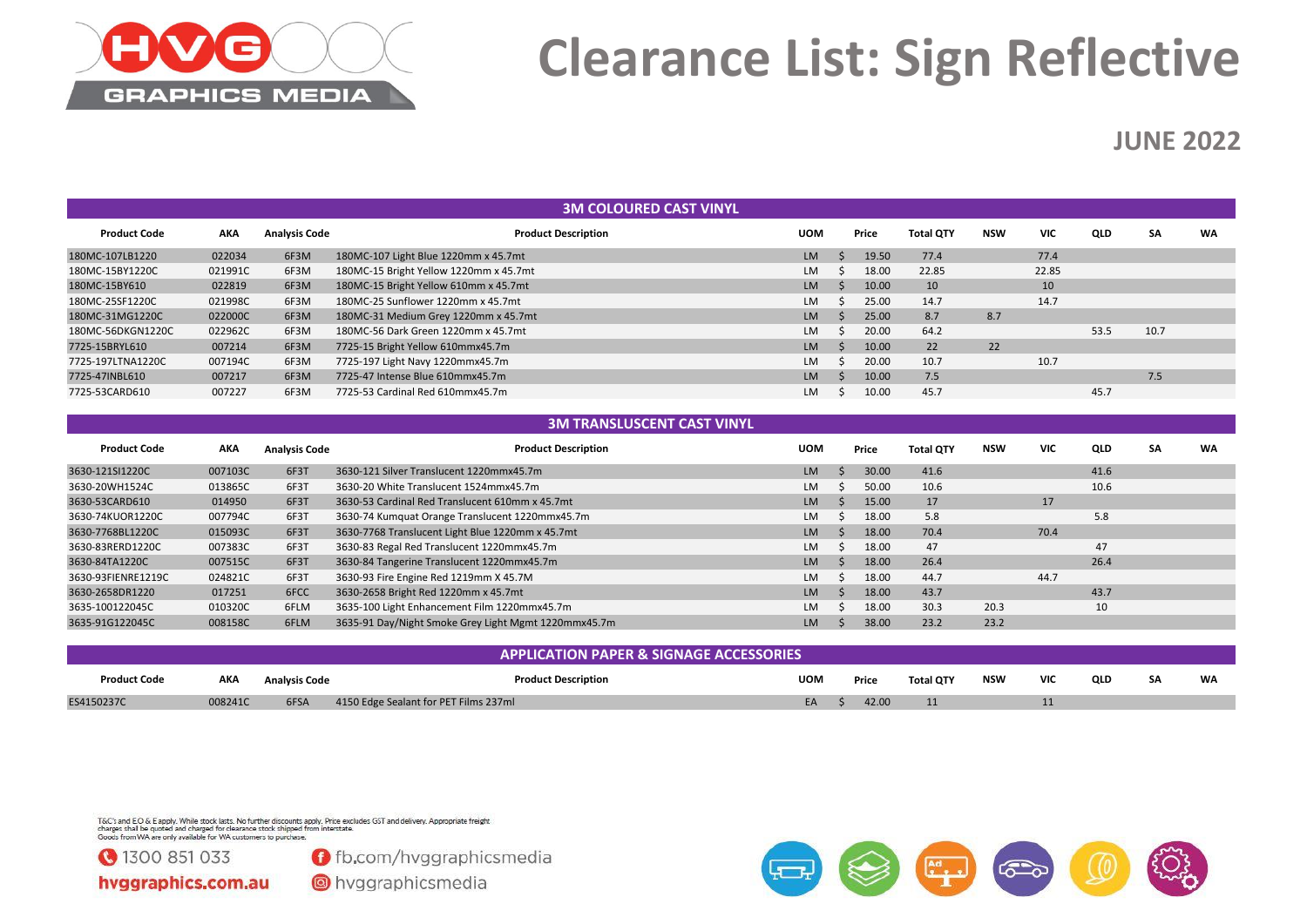

## **Clearance List: Sign Reflective**

### **JUNE 2022**

|                     |            |                      |                                | <b>3M COLOURED POLYMERIC VINYL</b> |            |       |                  |            |            |      |           |           |
|---------------------|------------|----------------------|--------------------------------|------------------------------------|------------|-------|------------------|------------|------------|------|-----------|-----------|
| <b>Product Code</b> | <b>AKA</b> | <b>Analysis Code</b> |                                | <b>Product Description</b>         | <b>UOM</b> | Price | <b>Total QTY</b> | <b>NSW</b> | <b>VIC</b> | QLD  | <b>SA</b> | <b>WA</b> |
| 50-11TR610          | 006790     | 6F50                 | 50-11 Transparent 610mmx50m    |                                    | <b>LM</b>  | 4.00  | 25               |            | 25         |      |           |           |
| 50-120MABK610C      | 006883C    | 6F50                 | 50-120 Matt Black 610mmx50m    |                                    | <b>LM</b>  | 5.00  | 10.3             |            | 10.3       |      |           |           |
| 50-25BRYL1220C      | 006346C    | 6F50                 | 50-25 Bright Yellow 1220mmx50m |                                    | <b>LM</b>  | 10.00 | 38.9             |            |            | 38.9 |           |           |
| 50-445LTRD610       | 006990     | 6F50                 | 50-445 Light Red 610mmx50m     |                                    | <b>LM</b>  | 5.00  | 25               |            | 25         |      |           |           |
| 50-465TORD1220C     | 006350C    | 6F50                 | 50-465 Tomato Red 1220mmx50m   |                                    | <b>LM</b>  | 10.00 | 78.2             | 28.2       | 50         |      |           |           |
| 50-465TORD610       | 006429     | 6F50                 | 50-465 Tomato Red 610mmx50m    |                                    | <b>LM</b>  | 5.00  | 5                |            |            |      |           |           |
| 50-485DKRD1220C     | 006861C    | 6F50                 | 50-485 Dark Red 1220mmx50m     |                                    | <b>LM</b>  | 10.00 | 50               |            |            | 50   |           |           |
| 50-585AN1220C       | 007566C    | 6F50                 | 50-585 Anthracite 1220mmx50m   |                                    | <b>LM</b>  | 10.00 | 50               | 50         |            |      |           |           |
| 50-66PU1220C        | 006355C    | 6F50                 | 50-66 Purple 1220mmx50m        |                                    | <b>LM</b>  | 10.00 | 20               | 20         |            |      |           |           |
| 50-72LTGN610        | 006423     | 6F50                 | 50-72 Light Green 610mmx50m    |                                    | <b>LM</b>  | 10.00 | 10               | 10         |            |      |           |           |
| 50-76MDGN610        | 006420     | 6F50                 | 50-76 Medium Green 610mmx50m   |                                    | <b>LM</b>  | 10.00 | 44               |            | 44         |      |           |           |
| 50-82LTBL1220C      | 006363C    | 6F50                 | 50-82 Light Blue 1220mmx50m    |                                    | <b>LM</b>  | 10.00 | 23               |            |            |      | 23        |           |
| 50-84AZBL1220C      | 006364C    | 6F50                 | 50-84 Azure Blue 1220mmx50m    |                                    | <b>LM</b>  | 10.00 | 45               |            |            | 45   |           |           |
| 50-96GY1220C        | 006369C    | 6F50                 | 50-96 Grey 1220mmx50m          |                                    | <b>LM</b>  | 10.00 | 32.1             | 30         |            | 2.1  |           |           |
| 50-97NIGY610        | 007374     | 6F50                 | 50-97 Nimbus Grey 610mmx50m    |                                    | <b>LM</b>  | 5.00  | 9                |            | 9          |      |           |           |

|                     |         |                      | <b>3M WRAP COLOUR CHANGE VINYL</b>                      |            |       |                  |            |            |     |    |           |
|---------------------|---------|----------------------|---------------------------------------------------------|------------|-------|------------------|------------|------------|-----|----|-----------|
| <b>Product Code</b> | AKA     | <b>Analysis Code</b> | <b>Product Description</b>                              | <b>UOM</b> | Price | <b>Total OTY</b> | <b>NSW</b> | <b>VIC</b> | QLD | SA | <b>WA</b> |
| 2080-BR230BT1524C   | 029862C | 6FFH                 | 2080 series BR230 Brushed Titanium1524mm x 25m          | LM         | 60.00 | 69               | 69         |            |     |    |           |
| 2080-CFS201ACF1524C | 029873C | 6FFH                 | 2080 series CFS201 Anthracite Carbon Fibre 1524mm x 25m | <b>LM</b>  | 65.00 | 19               | 19         |            |     |    |           |
| 2080-M12MB1524C     | 029596C | 6FFH                 | 2080 series M12 Matte Black 1524mm x 25m                | LM.        | 40.00 | 16               |            |            |     | 16 |           |
| 2080-M229MCM1524    | 029855  | 6FFH                 | 2080 series M229 Matte Copper Metallic 1524mm x 25mt    | LM         | 42.00 | 25               |            |            |     | 25 |           |
| 2080-M76RB1524      | 029883  | 6FFH                 | 2080 series M67 Riviera Blue 1524mm x 25m               | LM         | 42.00 | 25               |            | 25         |     |    |           |

|                     |         |                      | <b>REFLECTIVE VINYL</b>                                |            |       |                  |            |            |     |      |    |
|---------------------|---------|----------------------|--------------------------------------------------------|------------|-------|------------------|------------|------------|-----|------|----|
| <b>Product Code</b> | AKA     | <b>Analysis Code</b> | <b>Product Description</b>                             | <b>UOM</b> | Price | <b>Total QTY</b> | <b>NSW</b> | <b>VIC</b> | QLD | SA   | WA |
| <b>R2KRD610</b>     | 010772  | 6FKW                 | Kiwa 2063 Red C2 Engineer Grade Refl 610mmx45.7m       | <b>LM</b>  | 5.00  | 18.7             |            |            |     | 18.7 |    |
| R2K2653OR1240C      | 018994C | 6FKW                 | Kiwa 2653 Orange C2 Engineer Grade Refl 1240mm x 45.7m | LM.        | 20.00 | 3.6              |            |            |     | 3.6  |    |
| R2680CRWH610C       | 007437C | 6FSL                 | 680CR-10 White C2 Flexible Refl COMPLY 610mmx45.7m     | <b>LM</b>  | 26.75 | 6.7              |            | 6.7        |     |      |    |
| R2680CRRD610        | 008331  | 6FSL                 | 680CR-72 Red C2 Flexible Refl COMPLY 610mmx45.7m       | LM.        | 52.50 | 3.7              |            |            |     |      |    |
| R2680CRBL610        | 008385  | 6FSL                 | 680CR-75 Blue C2 Flexible Refl COMPLY 610mmx45.7m      | LM         | 52.50 | 6.7              |            | 6.7        |     |      |    |

T&C's and E.O & E apply. While stock lasts. No further discounts apply. Price excludes GST and delivery. Appropriate freight<br>charges shall be quoted and charged for clearance stock shipped from interstate.<br>Goods from WA ar



**O** fb.com/hvggraphicsmedia

hvggraphics.com.au

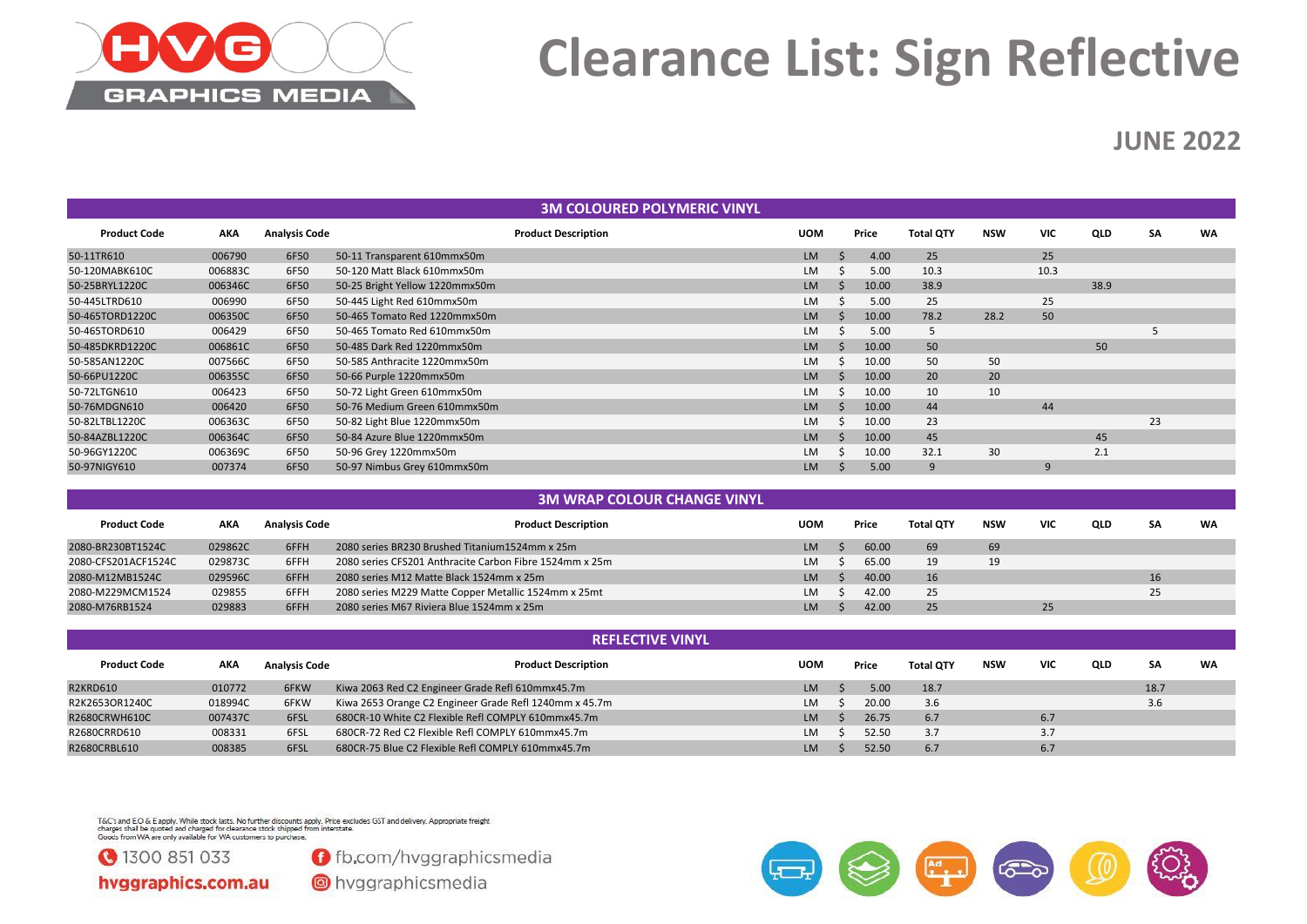

## **Clearance List: Digital Print**

#### **JUNE 2022**

|                      |            |                      | <b>MAGNETIC</b>                                                  |              |             |        |                  |              |            |     |           |                          |
|----------------------|------------|----------------------|------------------------------------------------------------------|--------------|-------------|--------|------------------|--------------|------------|-----|-----------|--------------------------|
| <b>Product Code</b>  | <b>AKA</b> | <b>Analysis Code</b> | <b>Product Description</b>                                       | <b>UOM</b>   |             | Price  | <b>Total QTY</b> | <b>NSW</b>   | <b>VIC</b> | QLD | <b>SA</b> | <b>WA</b>                |
| MAGMPA12730515WGC    | 006113C    | 6LAD                 | MATCHPOLE "A" 12.7mmx30.5mx1.5mm (Groove) (HVG)                  | <b>ROLL</b>  | $\zeta$     | 11.11  | $\overline{2}$   |              |            |     |           | $\overline{\phantom{0}}$ |
| MAG6WH6101000C       | 005566C    | 6LWM                 | MAG6 White Gloss 610mmx1000mmx0.6mm (HVG)                        | <b>SHEET</b> | -S          | 7.70   | 61               |              |            |     |           | 61                       |
| PETSTLSW137030C      | 024055C    | 6LWM                 | Poly-Steel Satin White 1370mmx30mx180mic PET                     | <b>ROLL</b>  | S.          | 225.00 | $\mathbf{1}$     | $\mathbf{1}$ |            |     |           |                          |
|                      |            |                      | <b>FABRIC</b>                                                    |              |             |        |                  |              |            |     |           |                          |
| <b>Product Code</b>  | <b>AKA</b> | <b>Analysis Code</b> | <b>Product Description</b>                                       | <b>UOM</b>   |             | Price  | <b>Total QTY</b> | <b>NSW</b>   | <b>VIC</b> | QLD | <b>SA</b> | <b>WA</b>                |
| <b>DPALTE320050C</b> | 029533C    | 6SCC                 | DECOprint Alterra 125gsm UV Backlit Recycled Fabric 3200mm x 50m | <b>LM</b>    | $\zeta$     | 21.95  | 525              | 400          | 125        |     |           |                          |
| DPBN310050           | 017983     | 6SCC                 | DECOprint Bi-Night 320gsm Frontlit Blockout Fabric 3100mm x 50m  | LM           |             | 4.76   | 1442             | 1442         |            |     |           |                          |
| DPPS2500100          | 024505     | 6SCC                 | DECOprint Pearl Soft 130gsm Backlit Fabric 2500mm x 100mt        | <b>LM</b>    |             | 2.02   | 685              |              | 585        |     |           | 100                      |
| DPPS3200100          | 022961     | 6SCC                 | DECOprint Pearl Soft 130gsm Backlit Fabric 3200mm x 100mt        | LM           |             | 10.10  | 420.4            | 246.5        | 173.9      |     |           |                          |
| DPPS320050           | 024461     | 6SCC                 | DECOprint Pearl Soft 130gsm Backlit Fabric 3200mm x 50mt         | <b>LM</b>    |             | 3.03   | 900              | 900          |            |     |           |                          |
| DPPS5100100          | 022960     | 6SCC                 | DECOprint Pearl Soft 130gsm Backlit Fabric 5100mm x 100mt        | <b>LM</b>    |             | 15.17  | 7872             | 7272         | 600        |     |           |                          |
| DPT310050            | 017982     | 6SCC                 | DECOprint Theater 290gsm Frontlit Blockout Fabric 3100mm x 50m   | <b>LM</b>    | $\varsigma$ | 10.10  | 1650             | 200          | 1350       | 100 |           |                          |
| DPT510050            | 023969     | 6SCC                 | DECOprint Theater 290gsm Frontlit Blockout Fabric 5100mm x 50m   | <b>LM</b>    |             | 15.17  | 1309             | 1209         | 100        |     |           |                          |
| VF1291600            | 022602     | 6SCC                 | VIEWfab 129 Backlit 320g Fabric 1600mm x 50m                     | <b>LM</b>    |             | 2.50   | 583.5            | 583.5        |            |     |           |                          |
| VF1293200            | 022604     | 6SCC                 | VIEWfab 129 Backlit 320g Fabric 3200mm x 50m                     | LM           |             | 5.00   | 654              | 599          |            |     | 55        |                          |
| VFST203310050        | 025215     | 6SCC                 | VIEWfab ST-203 Super Smooth Blockout W/B Fabric 3100mm x 50m     | <b>LM</b>    |             | 12.13  | 150              |              | 150        |     |           |                          |
| VFST208320050        | 025217     | 6SCC                 | VIEWfab ST-208 Ultra White Blockout Fabric 3200mm x 50m          | LM           |             | 10.10  | 898              | 898          |            |     |           |                          |
| VFST601250050C       | 029336C    | 6SCC                 | VIEWfab ST-601 Starlight Backlit Fabric 2500mm x 50m             | <b>LM</b>    |             | 8.25   | 600              |              | 600        |     |           |                          |
| VFST601T250050TRFC   | 030073C    | 6SCC                 | VIEWfab ST-601T Starlight Backlit Fabric 2500mm x 50m Transfer   | <b>LM</b>    |             | 8.25   | 100              | 100          |            |     |           |                          |
| PTXOP152430C         | 024007C    | 6SWG                 | Phototex Opaque Self Adhesive Wall Fabric 1524mm x 30m           | <b>ROLL</b>  | $\varsigma$ | 545.00 | 30               | 29           |            |     |           |                          |
| PTXOP76030           | 031502     | 6SWG                 | Phototex Opaque Self Adhesive Wall Fabric 760mm x 30m            | <b>ROLL</b>  | S.          | 475.00 | 54               | 42           | 12         |     |           |                          |

|                     |         |                      | <b>SPECIALTY SELF-ADHESIVE</b>                                 |             |       |        |                  |            |     |     |           |    |
|---------------------|---------|----------------------|----------------------------------------------------------------|-------------|-------|--------|------------------|------------|-----|-----|-----------|----|
| <b>Product Code</b> | AKA     | <b>Analysis Code</b> | <b>Product Description</b>                                     | <b>UOM</b>  | Price |        | <b>Total OTY</b> | <b>NSW</b> | VIC | QLD | <b>SA</b> | WA |
| VVISIECOSPP137150C  | 013499C | 6SFI                 | ViewVisi Eco-Sol White Satin Matt 1371mmx50m PP Synthetic Film | <b>ROLL</b> |       | 190.00 | 6.96             |            |     |     | 0.96      |    |
| LUV7036137050       | 025015  | 6SFM                 | LUV 7036 (UVC print compatible) 1370mm x 50m                   | LM \$       |       | 5.00   | 50               |            |     |     |           |    |
| OM100CM152454       | 010295  | 6SPT                 | OM100CM Matt Clear 1524mmx54.86mx25mic PET O/L                 | <b>ROLL</b> |       | 190.00 |                  |            |     |     |           |    |

T&C's and E.O & E apply. While stock lasts. No further discounts apply. Price excludes GST and delivery. Appropriate freight<br>charges shall be quoted and charged for clearance stock shipped from interstate.<br>Goods from WA ar

3100 851 033

**O** fb.com/hvggraphicsmedia

hvggraphics.com.au

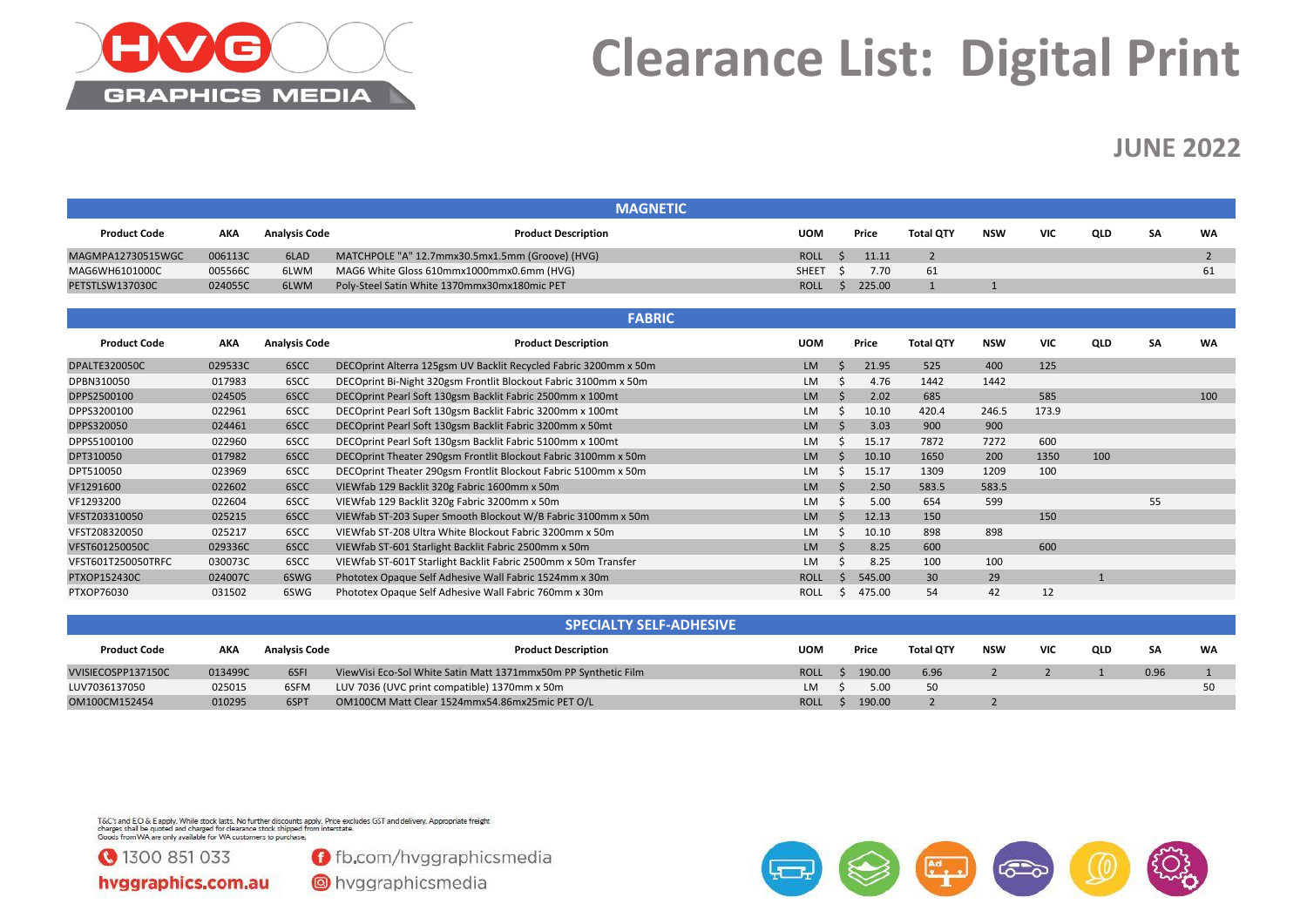

### **Clearance List: Digital Print**

#### **JUNE 2022**

|                     |            |                      | DIGITAL PRINT AND OVERLAMINATE - MONOMERIC                     |              |        |                  |            |            |            |    |    |
|---------------------|------------|----------------------|----------------------------------------------------------------|--------------|--------|------------------|------------|------------|------------|----|----|
| <b>Product Code</b> | <b>AKA</b> | <b>Analysis Code</b> | <b>Product Description</b>                                     | <b>UOM</b>   | Price  | <b>Total OTY</b> | <b>NSW</b> | <b>VIC</b> | <b>QLD</b> | SΑ | WA |
| JT8500CGRT137050    | 024959     | 6SMM                 | JT8500 Monomeric Clear Gloss Rem Adh 1370mm x 50m              | <b>ROLL</b>  | 98.00  |                  |            |            |            |    |    |
| DESAWHREMPE1370125C | 017884C    | 6SMR                 | Decobus Opaque Satin White 1370mmx125m PVC Rem Adh PE 3"C      | <b>ROLL</b>  | 480.00 | 67.6             | 37         | 26.6       |            |    |    |
| GBKPVCREM122050C    | 024071C    | 6SMR                 | Gloss Black Monomeric Removable PVC 1220mm x 50m               | <b>ROLL</b>  | 250.00 | 10               |            |            |            |    |    |
| GCPVCUREMH1400C6C   | 026669C    | 6SMR                 | Gloss Clear Ultra Rem 1400mmx250m 80mic PVC Hybrid 152mm Cores | <b>LM</b>    | 2.90   | 2810             | 870        | 1940       |            |    |    |
| <b>STX1550C</b>     | 015307C    | 6SMR                 | Sandtex O/L 1550mm x 50mt                                      | <b>ROLL</b>  | 310.00 | 44               | 23         | 4          | 14         |    |    |
| VJGWREMGY137150C    | 030800C    | 6SMR                 | VIEWjet 80 Gloss White with Grey REM Adh 1371mm x 50m          | <b>ROLL</b>  | 160.00 | 9                |            |            |            |    |    |
| VJGCREMLTCL155050C  | 024002C    | 6SMR                 | VIEWiet Gloss Clear + Clear REM Adh 1550mm x 50m               | <b>ROLL</b>  | 180.00 | 0.56             | 0.56       |            |            |    |    |
| GCPVCREM1000760     | 001854     | 6SMS                 | Gloss Clear PVC REM PE 1000mmx760mm                            | <b>SHEET</b> | 1.75   | 145              |            |            | 100        | 45 |    |
|                     |            |                      |                                                                |              |        |                  |            |            |            |    |    |

#### **DIGITAL PRINT AND OVERLAMINATE - POLYMERIC**

| <b>Product Code</b> | AKA     | <b>Analysis Code</b> | <b>Product Description</b>                                       | UOM         |    | Price  | <b>Total QTY</b> | <b>NSW</b>     | <b>VIC</b>     | <b>QLD</b>     | SA             | <b>WA</b>    |
|---------------------|---------|----------------------|------------------------------------------------------------------|-------------|----|--------|------------------|----------------|----------------|----------------|----------------|--------------|
| IJ4010GW152450C     | 013884C | 6SP3                 | IJ40-10 Gloss White Grey Perm Adh 1524mmx50m                     | <b>ROLL</b> | -S | 585.00 |                  |                |                |                |                |              |
| IJ4010RGW137150C    | 013664C | 6SP3                 | IJ40-10R Gloss White Grey Rem Adh 1371mmx50m                     | <b>ROLL</b> |    | 528.00 | $\overline{4}$   |                |                |                |                |              |
| FLFAB1370C          | 030625C | 6SPR                 | FloorFab PET Indoor Floor Graphic Film 1370mm x 30m              | <b>ROLL</b> | S  | 730.00 | 11               | $\overline{2}$ | $\overline{3}$ | $\overline{3}$ |                |              |
| FSV400FWOPA1091372C | 001230C | 6SPR                 | FSV400FWOP/A109 Opaque White 1372mm 54.86m PVC Floor Graphics    | LM          |    | 6.55   | 109.72           |                |                | 54.86          |                | 54.86        |
| FSV400HCLA1091371   | 001002  | 6SPR                 | FSV400HC/A109 Clear 1371mmx54.86m PVC Floor Graphics             | <b>LM</b>   |    | 1.50   | 102.72           |                |                | 47.86          | 54.86          |              |
| IMP3100GWR1370C     | 030028C | 6SPR                 | imprint 3100GW gloss white rem clear adh 1370mm x 50m            | <b>ROLL</b> |    | 207.00 | $\overline{4}$   | $\overline{2}$ |                |                |                |              |
| IMP3101GWP1550C     | 029935C | 6SPR                 | imprint 3101GW gloss white perm clear adh 1550mm x 50m           | <b>ROLL</b> |    | 280.00 | 14               | 10             |                | $\overline{2}$ |                |              |
| IMP3102GWPA1550C    | 029937C | 6SPR                 | imprint 3102GW gloss white perm clear adh A/F liner 1550mm x 50m | <b>ROLL</b> |    | 295.00 |                  |                |                |                |                |              |
| IMP3104MWRA1370C    | 030026C | 6SPR                 | imprint 3104MW matte white rem B/O and A/F liner 1370mm x 50m    | <b>ROLL</b> |    | 275.00 | $\overline{7}$   |                |                |                | $\overline{2}$ |              |
| IMP3107GWPA1550C    | 029908C | 6SPR                 | imprint 3107GW gloss white perm B/O adh + A/F liner 1550mm x 50m | <b>ROLL</b> |    | 290.00 | 9                |                |                |                |                | 8            |
| IMP4101GWP1370      | 022246  | 6SPR                 | imPRINT 4101 Gloss White Perm Clear Adh 1370mmx50m               | <b>ROLL</b> |    | 195.00 | 12               | 11             |                |                |                |              |
| IMP4103MWPA1520     | 026244  | 6SPR                 | imPRINT 4103 Matt White Perm B/O Adh + A/F liner 1520mmx50m      | <b>ROLL</b> |    | 210.00 | 2                |                |                |                |                |              |
| IMP4104GWRA1520     | 023918  | 6SPR                 | imPRINT 4104 Gloss White Rem B/O Adh + A/F liner 1520mmx50m      | <b>ROLL</b> |    | 210.00 |                  |                |                |                |                |              |
| IMP4104MWRA1370     | 023920  | 6SPR                 | imPRINT 4104 Matt White Rem B/O Adh + A/F liner 1370mmx50m       | <b>ROLL</b> | È  | 195.00 |                  |                |                |                |                |              |
| REV4103GWPG1370C    | 014237C | 6SPR                 | REV4103 Gloss White Perm Grey Adh 1370mmx50m                     | <b>ROLL</b> |    | 263.00 |                  |                |                |                |                |              |
| REV4108LAM1370      | 021889  | 6SPR                 | REV4108 Platinum Gloss Clear O/L Perm Adh 1370mm x 50mt          | <b>ROLL</b> |    | 395.00 | 36.24            | 32.8           |                |                | 0.5            | 2.94         |
| REV4108LAM1600      | 021890  | 6SPR                 | REV4108 Platinum Gloss Clear O/L Perm Adh 1600mm x 50mt          | <b>ROLL</b> | S  | 435.00 | 11               | 6              |                |                | $\overline{2}$ | 3            |
| REV4108GWA1370      | 019307  | 6SPR                 | REV4108 Platinum Gloss White Rem B/O Adh + A/F 1370mm x 50mt     | <b>ROLL</b> |    | 485.00 | 18.5             | 13             |                |                | 2.5            |              |
| REV4108GWA1600      | 019308  | 6SPR                 | REV4108 Platinum Gloss White Rem B/O Adh + A/F 1600mm x 50mt     | <b>ROLL</b> |    | 525.00 | 17               | 12             |                |                | $\overline{2}$ | $\mathbf{R}$ |
| SAFOV600FC1372C     | 000061C | 6SPR                 | Safari Frosty Clear 160mic PVC Perm 1372mm x 54.86m              | LM          |    | 10.50  | 2130.01          | 2130.01        |                |                |                |              |
| V400FWOPA1201371C   | 007342C | 6SPR                 | V400FWOP/A120 1371mmx54.86m Carpet Graphics Base Film            | LM          |    | 16.00  | 1806.98          | 947.22         | 642.56         | 144.48         | 72.72          |              |

T&C's and E.O & E apply. While stock lasts. No further discounts apply. Price excludes GST and delivery. Appropriate freight<br>charges shall be quoted and charged for clearance stock shipped from interstate.<br>Goods from WA ar

3100 851 033 hvggraphics.com.au **O** fb.com/hvggraphicsmedia

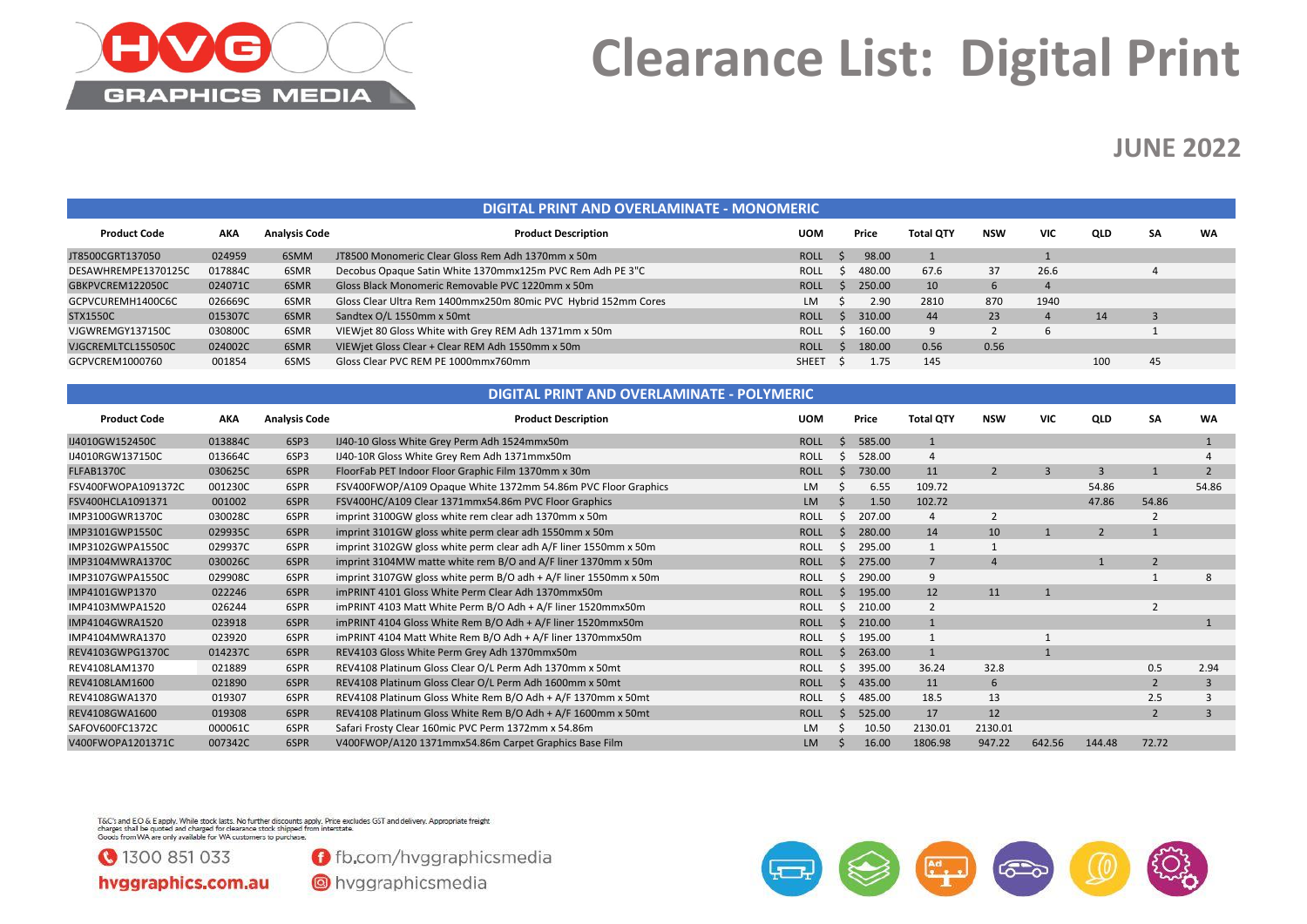

### **Clearance List: Digital Print**

#### **JUNE 2022**

|                     |            |                      | DIGITAL PRINT AND OVERLAMINATE - CAST (SAV)                                           |             |             |        |                  |     |            |                |           |           |
|---------------------|------------|----------------------|---------------------------------------------------------------------------------------|-------------|-------------|--------|------------------|-----|------------|----------------|-----------|-----------|
| <b>Product Code</b> | <b>AKA</b> | <b>Analysis Code</b> | <b>Product Description</b>                                                            | <b>UOM</b>  |             | Price  | <b>Total QTY</b> | NSW | <b>VIC</b> | <b>QLD</b>     | <b>SA</b> | <b>WA</b> |
| 8519L152445C        | 010708C    | 6SCL                 | 8519 Lustre Cast O/L 1524mmx45.7m                                                     | <b>ROLL</b> | -S          | 785.00 | 0.78             |     |            |                | 0.78      |           |
| 8549L137145C        | 020185C    | 6SCL                 | 8549L Envision Lustre Overlaminate 1371mm x 45.7mt                                    | <b>ROLL</b> |             | 785.00 |                  |     |            |                |           |           |
|                     |            |                      |                                                                                       |             |             |        |                  |     |            |                |           |           |
|                     |            |                      | <b>WINDOW FILMS</b>                                                                   |             |             |        |                  |     |            |                |           |           |
| <b>Product Code</b> | <b>AKA</b> | <b>Analysis Code</b> | <b>Product Description</b>                                                            | <b>UOM</b>  |             | Price  | <b>Total QTY</b> | NSW | <b>VIC</b> | QLD            | <b>SA</b> | <b>WA</b> |
| <b>WFSA1524C</b>    | 013356C    | 6SWF                 | 55255E-324 Sandblast Window 1524mmx50m                                                | <b>LM</b>   |             | 14.00  | 9.7              | 4.7 |            |                | 5         |           |
| 7725-314DUCR1524C   | 007253C    | 6SWF                 | 7725SE-314 Dusted Crystal Window 1524mmx45.7m                                         | <b>LM</b>   |             | 31.75  | 71.4             |     |            |                |           | 71.4      |
| REV4113FWF1600C     | 024858C    | 6SWF                 | REV4113 Frosted Window Film 1600mm x 50mt                                             | <b>ROLL</b> | -S          | 645.00 | 56               | 49  |            | $\overline{4}$ | 3         |           |
| RISV4519CL140050C   | 021356C    | 6SWF                 | RI-Cling Clear 1400mm x 50M Static Cling 4519 PVC 150mic WK200 Plain Electrostatic C3 | <b>ROLL</b> | -S          | 98.00  | 53               | 10  | 43         |                |           |           |
| RISV4519WH140050C   | 026048C    | 6SWF                 | RI-Cling White 1400mm x 50M Static Cling 4519 PVC 150mic WK200 Plain Electrostatic C3 | <b>ROLL</b> | S.          | 98.00  | 46               | 28  | 18         |                |           |           |
| VCLPETPERM150050    | 025082     | 6SWF                 | VIEWClear PET Perm Super Clear 1500mm x 50M 75mic Permanent UV Adh PET Liner          | <b>ROLL</b> |             | 130.00 | .5               |     |            |                |           |           |
| VCLPETREM150050C    | 011075C    | 6SWF                 | VIEWClear PET REM Super Clear 1500mm x 50m 75mic Rem UV Adh PET Liner                 | <b>LM</b>   |             | 500.00 | 0.94             |     |            |                |           | 0.94      |
| VC150CL137025       | 010832     | 6SWF                 | ViewCling 150 Clear 1370mmx25mx150mic Cling PVC Penstick                              | <b>ROLL</b> |             | 50.00  | 5                |     |            |                |           |           |
| <b>VDOTCM137050</b> | 023066     | 6SWF                 | VIEWdot Clear Matt Monomeric PVC 1370mm x 50m                                         | <b>ROLL</b> | $\varsigma$ | 98.00  | 14               | 13  |            |                |           |           |
| VGC137050           | 022240     | 6SWF                 | VIEWglass Crystal Clear PET 1370mm x 50m                                              | <b>ROLL</b> |             | 50.00  | 76               | 74  |            |                |           |           |
| VGT137050           | 022350     | 6SWF                 | VIEWglass Translucent White PET 1370mm x 50m                                          | <b>ROLL</b> | $\varsigma$ | 50.00  | 15.94            | 12  | 3.94       |                |           |           |
| VGW137050           | 022242     | 6SWF                 | VIEWglass White PET 1370mm x 50m                                                      | <b>ROLL</b> |             | 120.00 | 0.9              |     | 0.9        |                |           |           |

T&C's and E.O & E apply. While stock lasts. No further discounts apply. Price excludes GST and delivery. Appropriate freight<br>charges shall be quoted and charged for clearance stock shipped from interstate.<br>Goods from WA ar



**O** fb.com/hvggraphicsmedia

hvggraphics.com.au

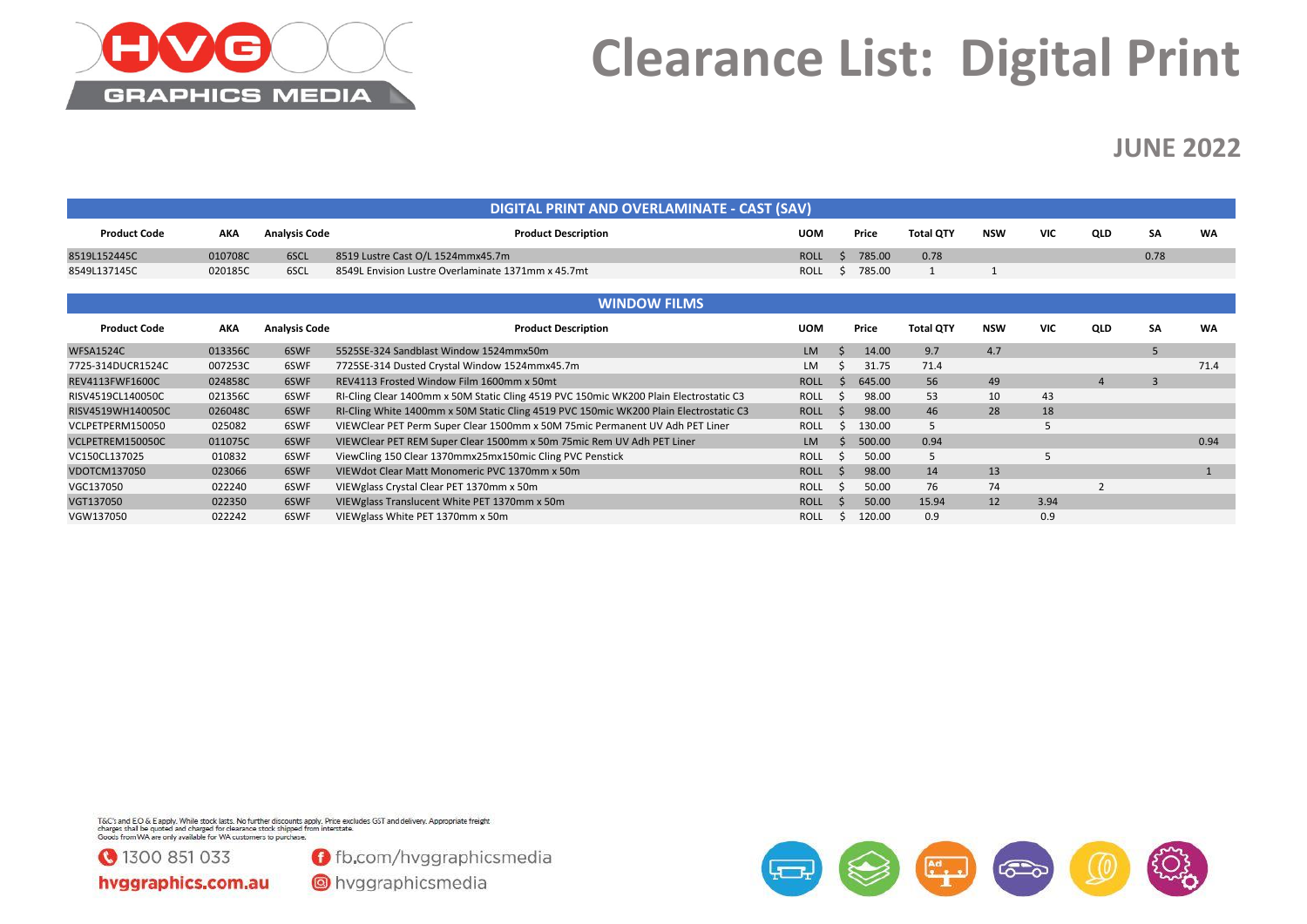

### **Clearance List: Substrates**

#### **JUNE 2022**

|                     |         |                      | <b>FOAM BOARDS &amp; PAPER BOARDS</b>                                    |              |                          |        |                  |            |            |     |           |           |
|---------------------|---------|----------------------|--------------------------------------------------------------------------|--------------|--------------------------|--------|------------------|------------|------------|-----|-----------|-----------|
| <b>Product Code</b> | АКА     | <b>Analysis Code</b> | <b>Product Description</b>                                               | <b>UOM</b>   |                          | Price  | <b>Total QTY</b> | <b>NSW</b> | <b>VIC</b> | QLD | <b>SA</b> | <b>WA</b> |
| FCWH244012205C      | 012322C | 6TGF                 | Fome-Cor White 2440mmx1220mmx5mm                                         | <b>SHEET</b> |                          | 13.50  | 30               |            |            | 30  |           |           |
| GFBK2440122010C     | 012317C | 6TGF                 | Gatorfoam Black 2440mm x1220mmx10mm                                      | <b>SHEET</b> | - S                      | 69.00  | 13               |            |            |     | 11        |           |
| DISPA2450125038C    | 017759C | 6TKA                 | DISPA Display Board 2450x1250x3.8mm                                      | <b>SHEET</b> |                          | 14.95  | 107              |            |            | 107 |           |           |
| FMXPWH244012205C    | 015885C | 6TKA                 | FOAM-X Print White 2440mmx 1220mmx 5mm                                   | <b>SHEET</b> | - 5                      | 15.95  | 214              |            |            | 192 | 22        |           |
| KAMOU2440122010C    | 012266C | 6TKA                 | KAPAmount 2440mm x 1220mm x 10mm                                         | <b>SHEET</b> | $\overline{\phantom{a}}$ | 46.69  | 132              | 132        |            |     |           |           |
| RBBK2440160010C     | 029401C | 6TRB                 | Re-Board Black 2440mmx1600mmx10mm Engineered Flute Cardboard Sheet       | <b>SHEET</b> |                          | 105.00 | 58               |            | 50         | 8   |           |           |
| RBWHBAS2440122016C  | 016000C | 6TRB                 | Re-Board White Basic 2440mmx1220mmx16mm Engineered Flute Cardboard Sheet | LM           |                          | 45.00  |                  |            |            |     |           |           |

|  |  | <b>FOAM BOARDS &amp; PAPER BOARDS</b> |  |
|--|--|---------------------------------------|--|
|--|--|---------------------------------------|--|

| <b>Product Code</b> | AKA     | <b>Analysis Code</b> | <b>Product Description</b>                                               | <b>UOM</b>   | Price  | <b>Total QTY</b> | <b>NSW</b> | <b>VIC</b> | <b>QLD</b> | <b>SA</b> | WA |
|---------------------|---------|----------------------|--------------------------------------------------------------------------|--------------|--------|------------------|------------|------------|------------|-----------|----|
| FCWH244012205C      | 012322C | 6TGF                 | Fome-Cor White 2440mmx1220mmx5mm                                         | <b>SHEET</b> | 13.50  | 30               |            |            | 30         |           |    |
| GFBK2440122010C     | 012317C | 6TGF                 | Gatorfoam Black 2440mm x1220mmx10mm                                      | <b>SHEET</b> | 69.00  | 13               |            |            |            |           |    |
| DISPA2450125038C    | 017759C | 6TKA                 | DISPA Display Board 2450x1250x3.8mm                                      | <b>SHEET</b> | 14.95  | 107              |            |            | 107        |           |    |
| FMXPWH244012205C    | 015885C | 6TKA                 | FOAM-X Print White 2440mmx 1220mmx 5mm                                   | <b>SHEET</b> | 15.95  | 214              |            |            | 192        | 22        |    |
| KAMOU2440122010C    | 012266C | 6TKA                 | KAPAmount 2440mm x 1220mm x 10mm                                         | <b>SHEET</b> | 46.69  | 132              | 132        |            |            |           |    |
| RBBK2440160010C     | 029401C | 6TRB                 | Re-Board Black 2440mmx1600mmx10mm Engineered Flute Cardboard Sheet       | <b>SHEET</b> | 105.00 | 58               |            | 50         |            |           |    |
| RBWHBAS2440122016C  | 016000C | 6TRB                 | Re-Board White Basic 2440mmx1220mmx16mm Engineered Flute Cardboard Sheet | LM           | 45.00  |                  |            |            |            |           |    |

|                     |         |                      | <b>EXPANDED PVC AND SMART-X</b>                |              |       |                  |            |     |            |           |           |
|---------------------|---------|----------------------|------------------------------------------------|--------------|-------|------------------|------------|-----|------------|-----------|-----------|
| <b>Product Code</b> | AKA     | <b>Analysis Code</b> | <b>Product Description</b>                     | <b>UOM</b>   | Price | <b>Total OTY</b> | <b>NSW</b> | VIC | <b>QLD</b> | <b>SA</b> | <b>WA</b> |
| FLXPWH244012203C    | 012971C | 6TEP                 | FOAMALITE XP White PVC 3mm 2440mmx1220mm       | <b>SHEET</b> | 19.23 | 36               |            |     |            | 35        |           |
| FXPWH305020303C     | 012262C | 6TEP                 | Forex Print White 3050mmx2030mmx3mm Foamed PVC | <b>SHEET</b> | 45.36 | 26               |            | 26  |            |           |           |

|                     |        |                      | <b>POLYCARBONATE &amp; RIGID PVC</b>           |              |       |                  |            |            |     |           |           |
|---------------------|--------|----------------------|------------------------------------------------|--------------|-------|------------------|------------|------------|-----|-----------|-----------|
| <b>Product Code</b> | AKA    | <b>Analysis Code</b> | <b>Product Description</b>                     | <b>UOM</b>   | Price | <b>Total OTY</b> | <b>NSW</b> | <b>VIC</b> | QLD | <b>SA</b> | <b>WA</b> |
| PVCGC3751000760FVCT | 001083 | 6TRS                 | RIGID PVC Gloss Clear 375mic 1000mmx760mm FVCT | <b>SHEET</b> | 1.95  | 1764             | 1565       |            |     | 135       |           |
| PVCGW3751000760FVCT | 001984 | 6TRS                 | RIGID PVC Gloss White 375mic 1000mmx760mm FVCT | <b>SHEET</b> | 2.25  | 129              |            |            | 129 |           |           |

T&C's and E.O & E apply. While stock lasts. No further discounts apply. Price excludes GST and delivery. Appropriate freight<br>charges shall be quoted and charged for clearance stock shipped from interstate.<br>Goods from WA ar



**O** fb.com/hvggraphicsmedia

hvggraphics.com.au